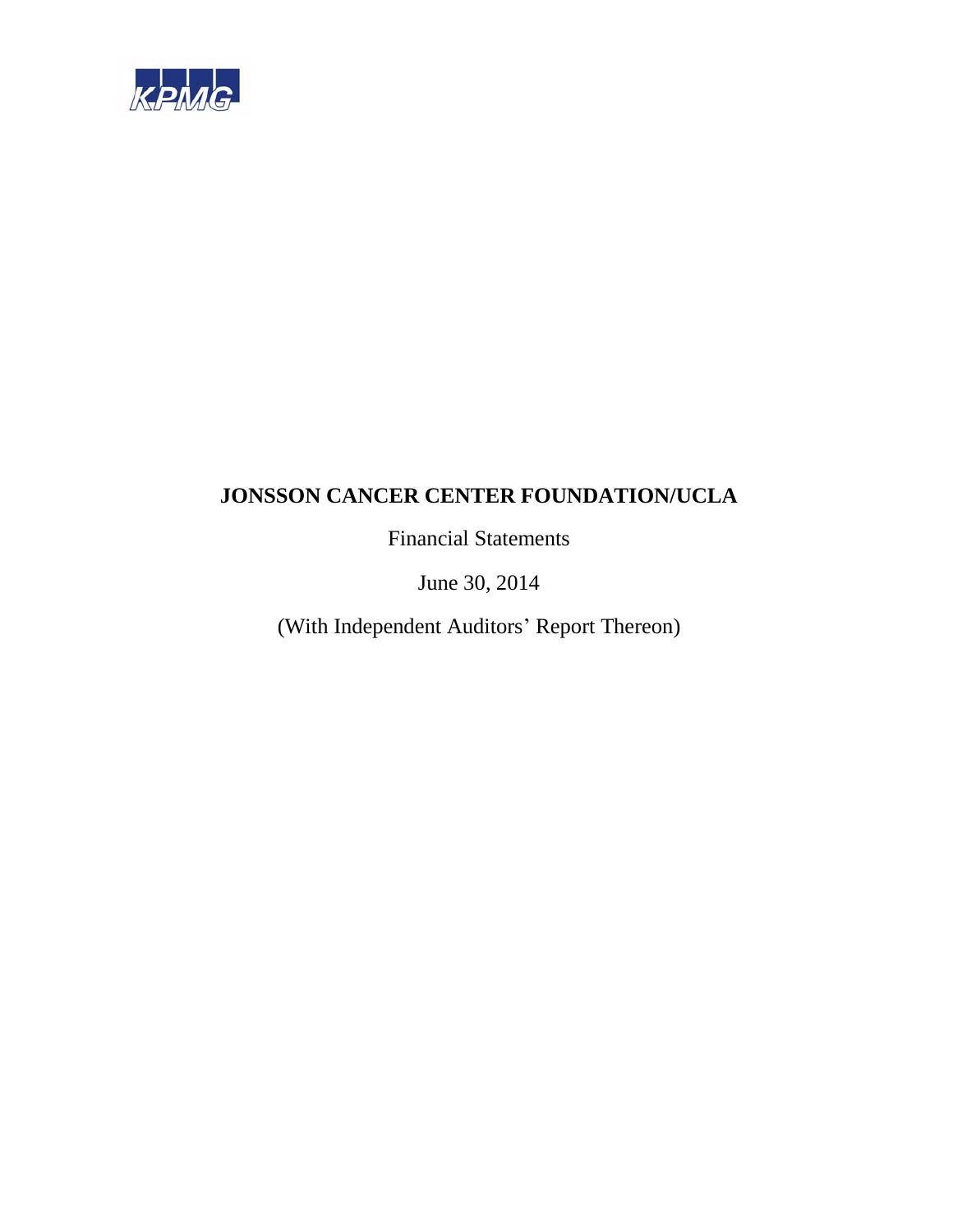# **Table of Contents**

|                                                             | Page(s)  |
|-------------------------------------------------------------|----------|
| <b>Independent Auditors' Report</b>                         | $1 - 2$  |
| Management Discussion and Analysis (Unaudited)              | $3 - 5$  |
| <b>Basic Financial Statements</b>                           |          |
| <b>Statement of Net Position</b>                            | 6        |
| Statement of Revenues, Expenses and Changes in Net Position |          |
| <b>Statement of Cash Flows</b>                              | 8        |
| Notes to Financial Statements                               | $9 - 13$ |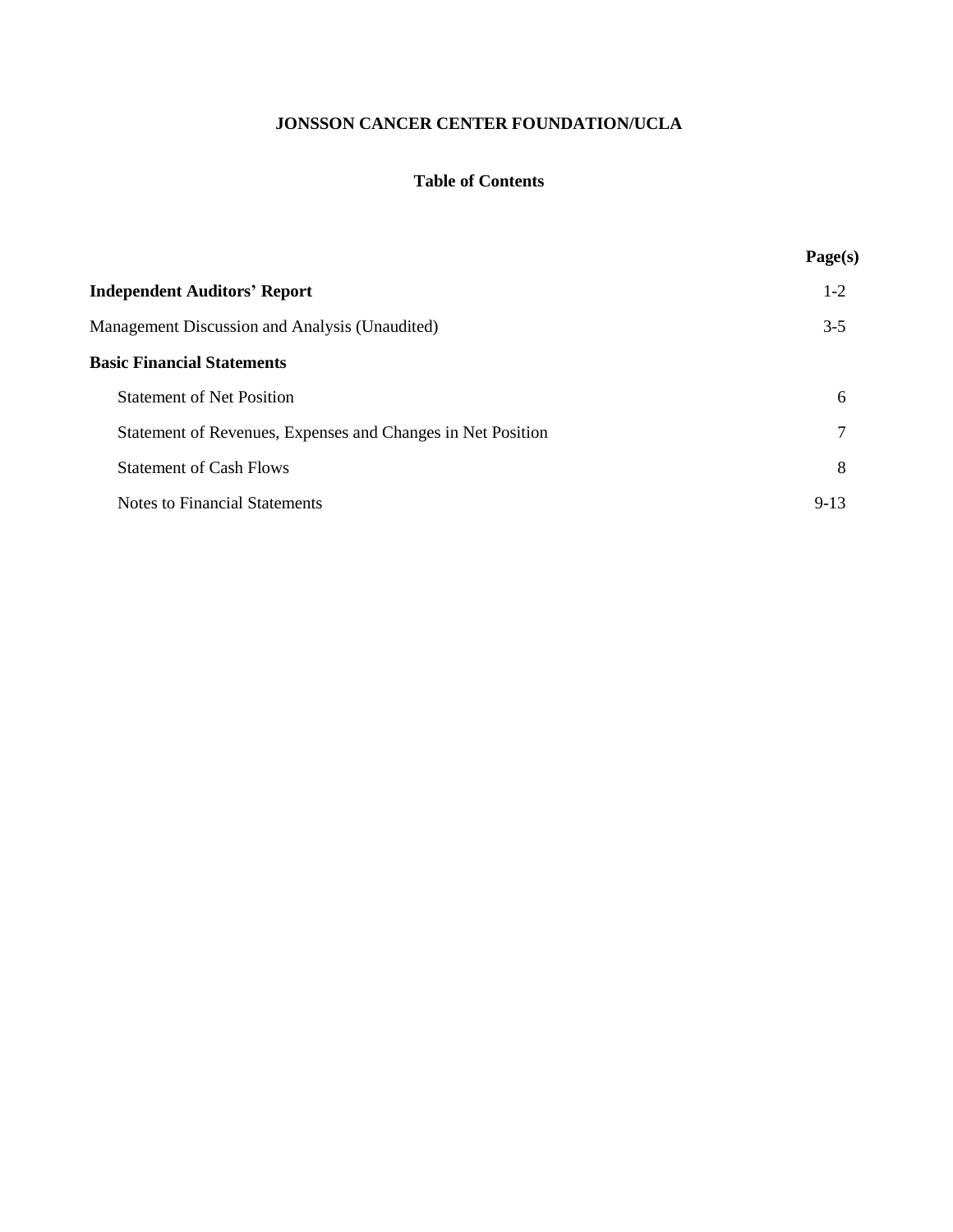

**KPMG LLP** Suite 1500 550 South Hope Street Los Angeles, CA 90071-2629

# **Independent Auditors' Report**

The Board of Directors Jonsson Cancer Center Foundation/UCLA

We have audited the accompanying financial statements of the Jonsson Cancer Center Foundation/UCLA (the Foundation), a component unit of the University of California, as of and for the year ended June 30, 2014, and the related notes to the financial statements which collectively comprise the Foundation's basic financial statements as listed in the table of contents.

# *Management's Responsibility for the Financial Statements*

Management is responsible for the preparation and fair presentation of these financial statements in accordance with U.S. generally accepted accounting principals; this includes the design, implementation, and maintenance of internal control relevant to the preparation and fair presentation of financial statements that are free from material misstatement, whether due to fraud or error.

# *Auditors' Responsibility*

Our responsibility is to express an opinion on these financial statements based on our audit. We conducted our audit in accordance with auditing standards generally accepted in the United States of America. Those standards require that we plan and perform the audit to obtain reasonable assurance about whether the financial statements are free from material misstatement.

An audit involves performing procedures to obtain audit evidence about the amounts and disclosures in the financial statements. The procedures selected depend on the auditors' judgment, including the assessment of the risks of material misstatement of the financial statements, whether due to fraud or error. In making those risk assessments, the auditor considers internal control relevant to the entity's preparation and fair presentation of the financial statements in order to design audit procedures that are appropriate in the circumstances, but not for the purpose of expressing an opinion on the effectiveness of the entity's internal control. Accordingly, we express no such opinion. An audit also includes evaluating the appropriateness of accounting policies used and the reasonableness of significant accounting estimates made by management, as well as evaluating the overall presentation of the financial statements.

We believe that the audit evidence we have obtained is sufficient and appropriate to provide a basis for our audit opinion.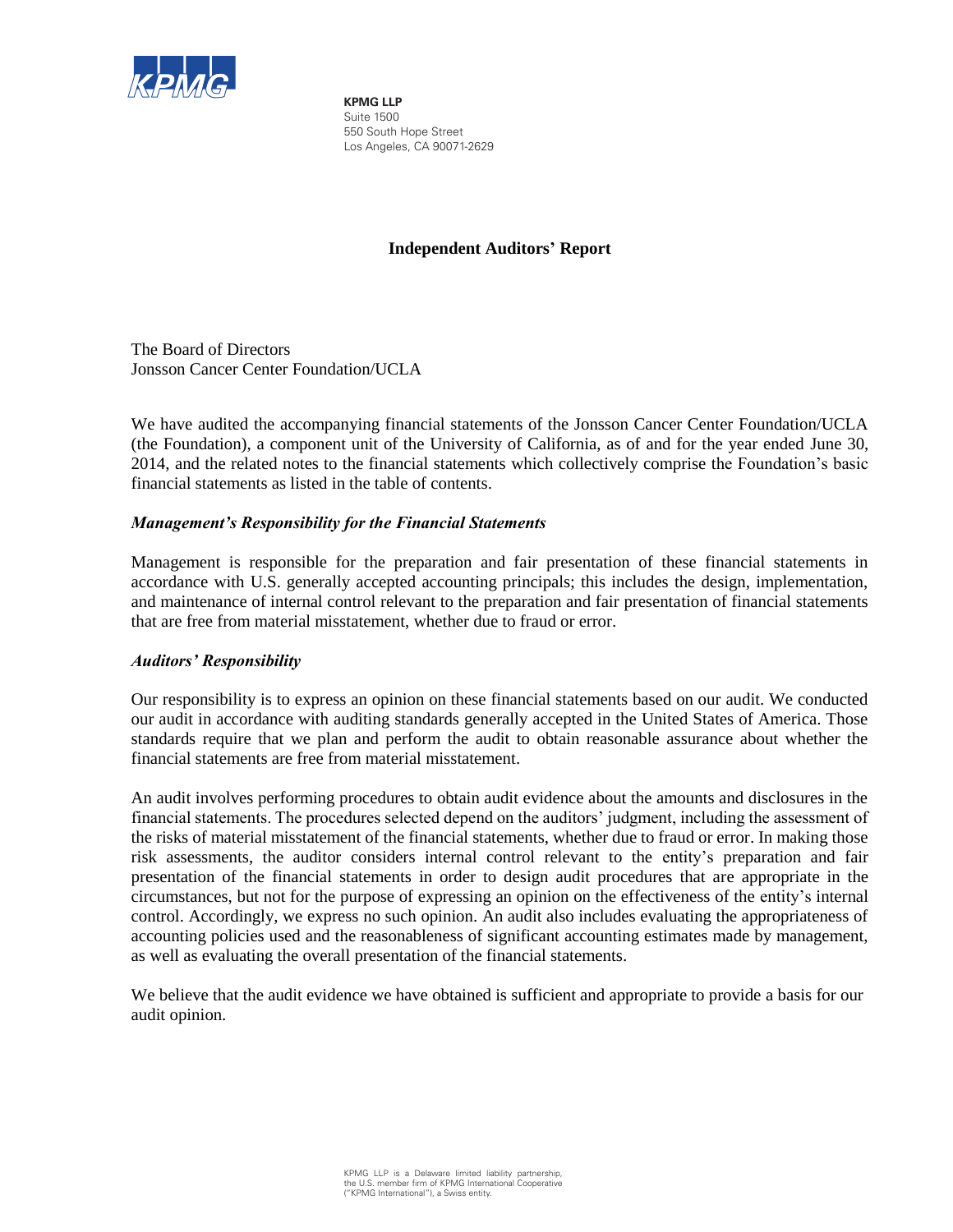

# *Opinion*

In our opinion, the financial statements referred to above present fairly, in all material respects, the financial position of the Foundation as of June 30, 2014, and the changes in its financial position and its cash flows for the year then ended in accordance with U.S. generally accepted accounting principles.

# *Other Matters*

# *Restatement of Net Position*

As part of our audit of the 2014 financial statements, we also audited the adjustment described in note 3 that was applied to restate net position as of June 30, 2013. The Foundation's previously issued financial statements were audited by other auditors. In our opinion, such adjustment is appropriate and has been properly applied.

# *Required Supplementary Information*

U.S. generally accepted accounting principles require that management's discussion and analysis on pages 3–5 be presented to supplement the basic financial statements. Such information, although not a part of the basic financial statements, is required by the Governmental Accounting Standards Board who considers it to be an essential part of financial reporting for placing the basic financial statements in an appropriate operational, economic, or historical context. We have applied certain limited procedures to the required supplementary information in accordance with auditing standards generally accepted in the United States of America, which consisted of inquiries of management about the methods of preparing the information and comparing the information for consistency with management's responses to our inquiries, the basic financial statements, and other knowledge we obtained during our audit of the basic financial statements. We do not express an opinion or provide any assurance on the information because the limited procedures do not provide us with sufficient evidence to express an opinion or provide any assurance.



Los Angeles, California

June 18, 2015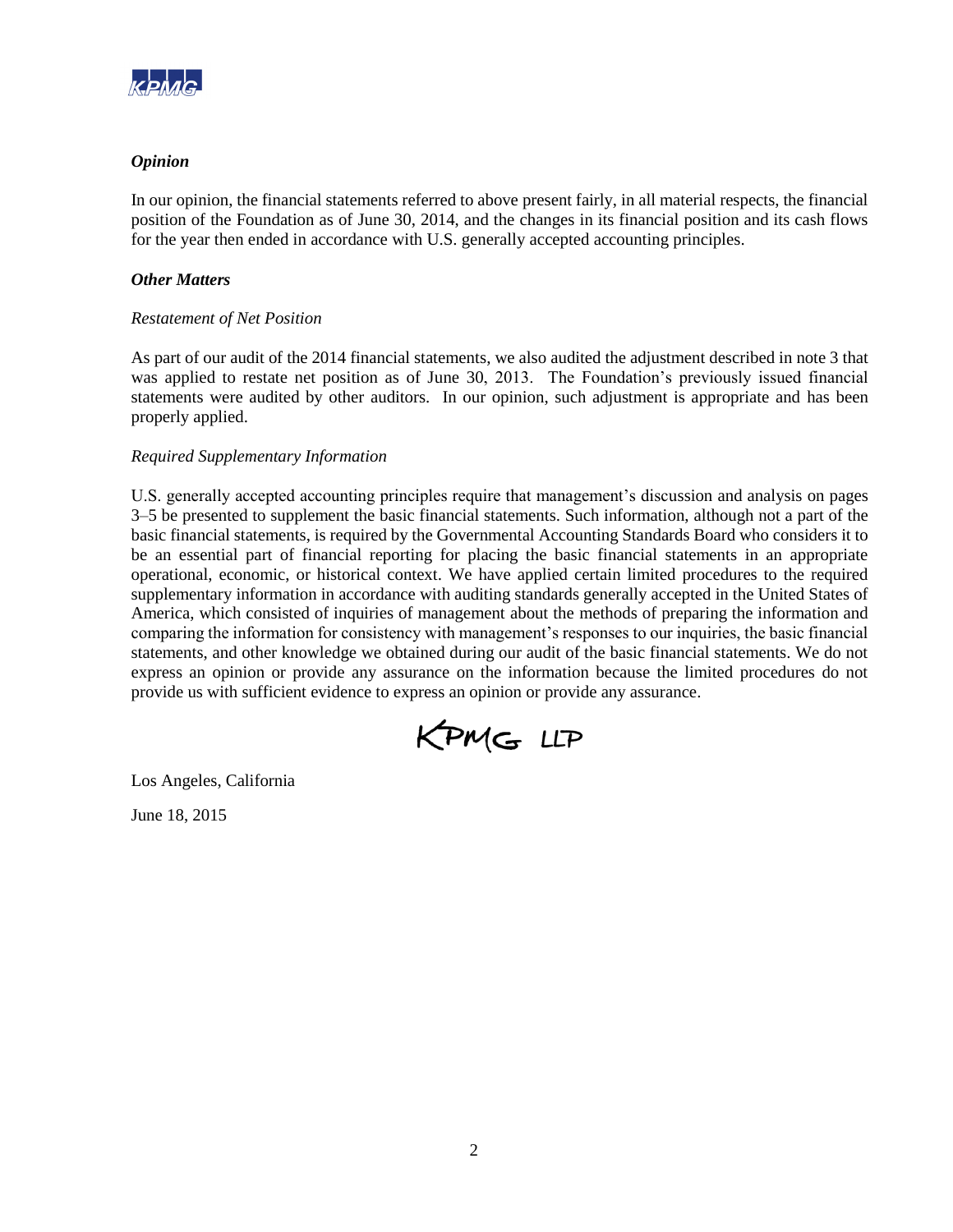Management's Discussion and Analysis

June 30, 2014

(Unaudited)

The Jonsson Cancer Center Foundation/UCLA, formerly the California Institute for Cancer Research, was established in 1956. The primary purpose of the Jonsson Cancer Center Foundation/UCLA (Foundation) is to raise and distribute funds for cancer research at the University of California, Los Angeles (UCLA).

The following discussion and analysis of the Foundation's financial performance presents an overview of its financial activities for the fiscal year ended June 30, 2014 (FY 2014) with selected comparative information for the fiscal year ended June 30, 2013 (FY 2013). This discussion and analysis has been prepared by management and should be read in conjunction with the accompanying audited financial statements and footnotes.

#### **Using This Report**

This annual report consists of a series of financial statements prepared in accordance with the Governmental Accounting Standards Board Statement No. 34, *Basic Financial Statements and Management's Discussion and Analysis – For State and Local Governments*.

One of the most important questions asked about the Foundation's finances is whether or not the Foundation is better or worse off as a result of the year's activities. The keys to understanding this question are the statements of net position, statements or revenues, expenses and changes in net position and the statements of cash flows. These statements present financial information in a form similar to that used by private sector companies. The Foundation's net position (the difference between assets and liabilities) is one indicator of the Foundation's financial health. Over time, increases or decreases in net position is one indicator of the improvement or erosion of the Foundation's financial condition when considered in combination with other nonfinancial information.

The statements of net position include all assets and liabilities. The statements of revenues, expenses and changes in net position present revenues earned and expenses incurred during the year. Activities are reported as either operating or nonoperating, with gifts reported as operating revenues and investment results reported as non-operating revenues. These statements are prepared using the economic resources measurement focus and the accrual basis of accounting. Another way to assess the financial health of the Foundation is to look at the statement of cash flows. Its primary purpose is to provide relevant information about the sources and uses of cash of an entity during a given period.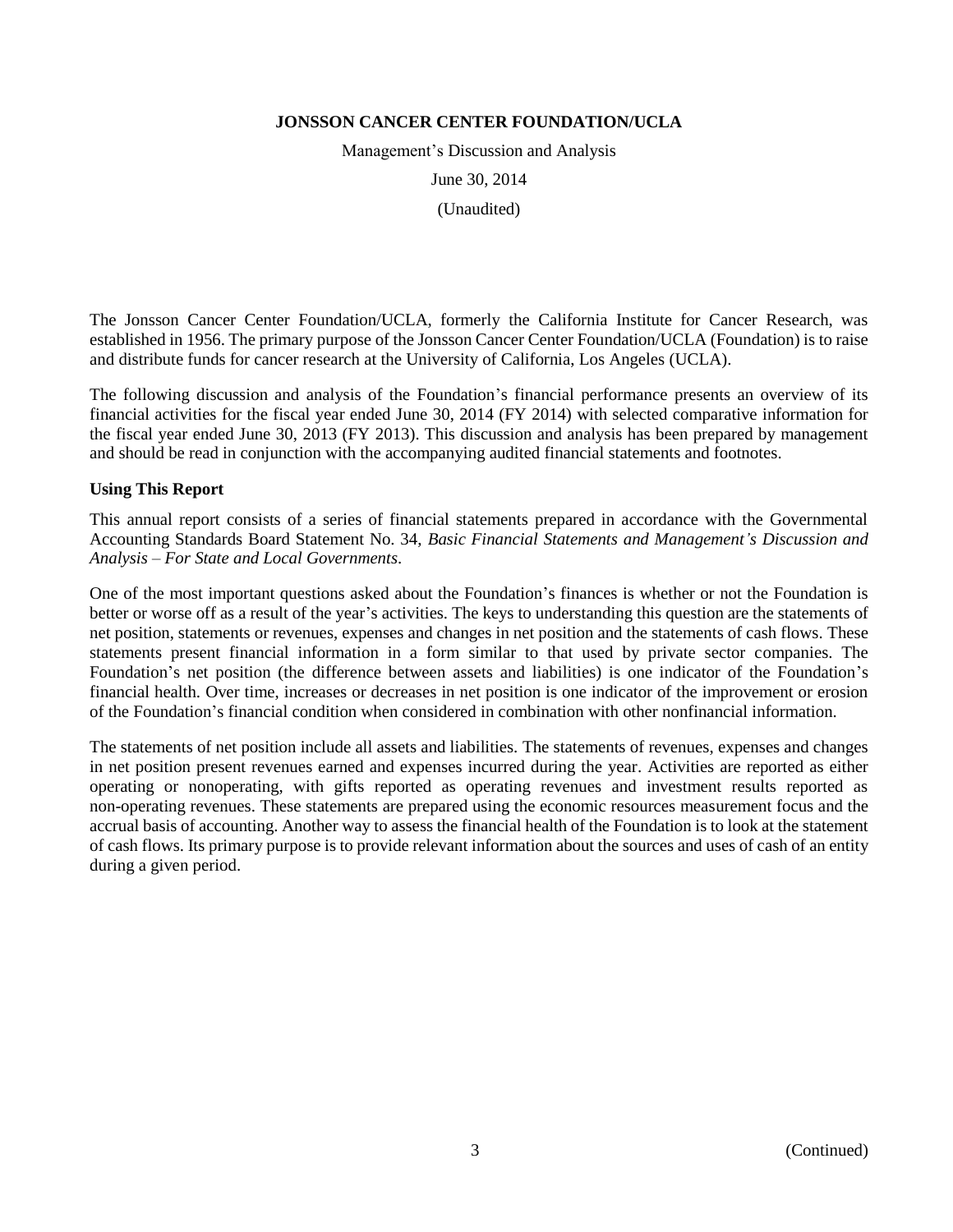Management's Discussion and Analysis

June 30, 2014

(Unaudited)

# **Condensed Financial Information**

|                                             | 2014             | FY 2014-2013<br>change<br>percentage | 2013<br>(as restated) |
|---------------------------------------------|------------------|--------------------------------------|-----------------------|
| Assets:                                     |                  |                                      |                       |
| Cash                                        | \$<br>135,062    | 124%                                 | 60,423                |
| Investments:                                |                  |                                      |                       |
| Short-term investments                      | 5,688,808        | 5%                                   | 5,422,747             |
| Long-term investments                       | 2,388,047        | 8%                                   | 2,211,744             |
| Total investments                           | 8,211,917        | 7%                                   | 7,694,914             |
| Pledges receivable, net                     | 2,597,999        | 42%                                  | 1,827,788             |
| Other assets                                | 87,215           | 14%                                  | 76,252                |
| <b>Total assets</b>                         | \$<br>10,897,131 | 14%                                  | 9,598,954             |
| Liabilities:                                |                  |                                      |                       |
| <b>Current liabilities</b>                  | \$<br>46,861     | 39%                                  | 33,796                |
| <b>Total liabilities</b>                    | 46,861           | 39%                                  | 33,796                |
| Net position:                               |                  |                                      |                       |
| Restricted net position                     | \$<br>2,681,507  | 42%                                  | 1,888,631             |
| Unrestricted net position                   | 8,168,763        | 6%                                   | 7,676,527             |
| Total net position                          | 10,850,270       | 14%                                  | 9,565,158             |
| Revenues and expenses:                      |                  |                                      |                       |
| Operating revenues:                         |                  |                                      |                       |
| Contributions                               | \$<br>10,380,271 | (19)%                                | 12,771,896            |
| Total operating revenues                    | 10,380,271       |                                      | 12,771,896            |
| Operating expenses:                         |                  |                                      |                       |
| Program support                             | 8,493,717        | (23)%                                | 11,025,396            |
| Fundraising                                 | 373,526          | (10)%                                | 413,607               |
| Management and general                      | 620,803          | 9%                                   | 569,157               |
| Total operating expenses                    | 9,488,046        | (21)%                                | 12,008,160            |
| Net operating income                        | 892,225          | 17%                                  | 763,736               |
| Nonoperating revenues:                      |                  |                                      |                       |
| Investment income                           | 219,853          | (12)%                                | 250,921               |
| Realized gains and changes in fair value of |                  |                                      |                       |
| investments                                 | 173,034          | 3%                                   | 168,698               |
| Total nonoperating revenues, net            | 392,887          | $(6)$ %                              | 419,619               |
| Change in net position                      | \$<br>1,285,112  | 9%                                   | 1,183,355             |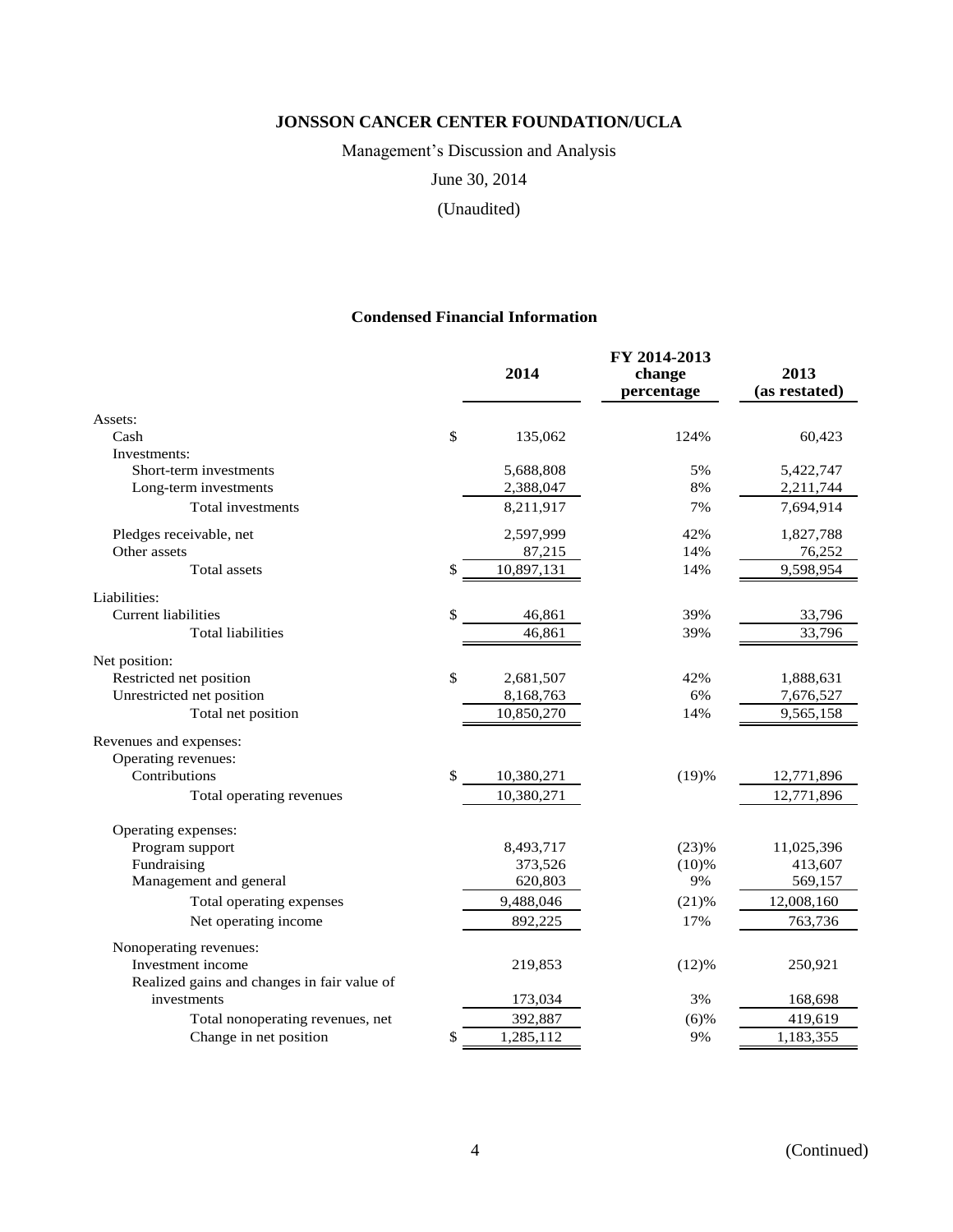Management's Discussion and Analysis

June 30, 2014

(Unaudited)

#### **Financial Highlights**

In FY 2014, the Foundation's total assets increased 14% or \$1.3 million to \$10.9 million at June 30, 2014 from \$9.6 million at June 30, 2013. This increase was primarily due to an increase in pledges receivable and positive investment returns, as discussed below.

Contributions to the Foundation decreased by 19% or \$2.4 million in FY 2014 as compared to FY 2013. This was offset by a decrease in program support which was reduced by 23% or \$2.5 million.

During the year ended June 30, 2014, the Foundation determined that amounts held on their behalf by UCLA and the UCLA Foundation did not meet the accounting standards for asset recognition under U.S. generally accepted accounting principles. Total assets and net position for the year ended June 30, 2013, have been restated to reflect this determination by reducing such amounts by \$4.8 million from that which was previously reported. For comparative purposes, net position reflected in this discussion for June 30, 2012, has also been restated by a reduction of \$4.3 million from that which was previously reported.

#### *Assets*

Foundation assets include cash, investments, pledges receivable, and other assets. In FY 2014, the Foundation's investments increased 7% or \$517 thousand to \$8.2 million at June 30, 2014 from \$7.7 million at June 30, 2013 primarily due to unrealized gains on investments. In addition, pledges receivable increased 42% or \$770 thousand to \$2.6 million at June 30, 2014 from \$1.8 million at June 30, 2013. The increase in pledges receivable is the result of \$2.2 million in new pledges offset by \$1.4 million in payments.

#### *Operating and Nonoperating Revenues and Expenses*

In 2014 the Foundation's operating revenue consisted of donor contributions which declined to \$10.4 million in FY 2014, compared to \$12.8 million in FY 2013. This was primarily due to a decrease in both estate gifts and large individual gifts. Both estate/trust and major gifts tend to involve a small number of large contributions. Therefore, one or two gifts in these categories can significantly impact gift revenue in either a positive or negative direction.

As a result of the decline in donor contributions, program support was reduced to \$8.5 million in FY 2014 compared to \$11.0 million in FY 2013. Fundraising costs decreased 10% to \$374 thousand in FY 2014 compared to \$414 thousand in FY 2013. Management and general expenses increased 9% to \$621 thousand in FY 2014 compared to \$569 thousand in FY 2013.

# *Factors Impacting Future Periods*

Management is not aware of any factors that would have a significant impact on future periods.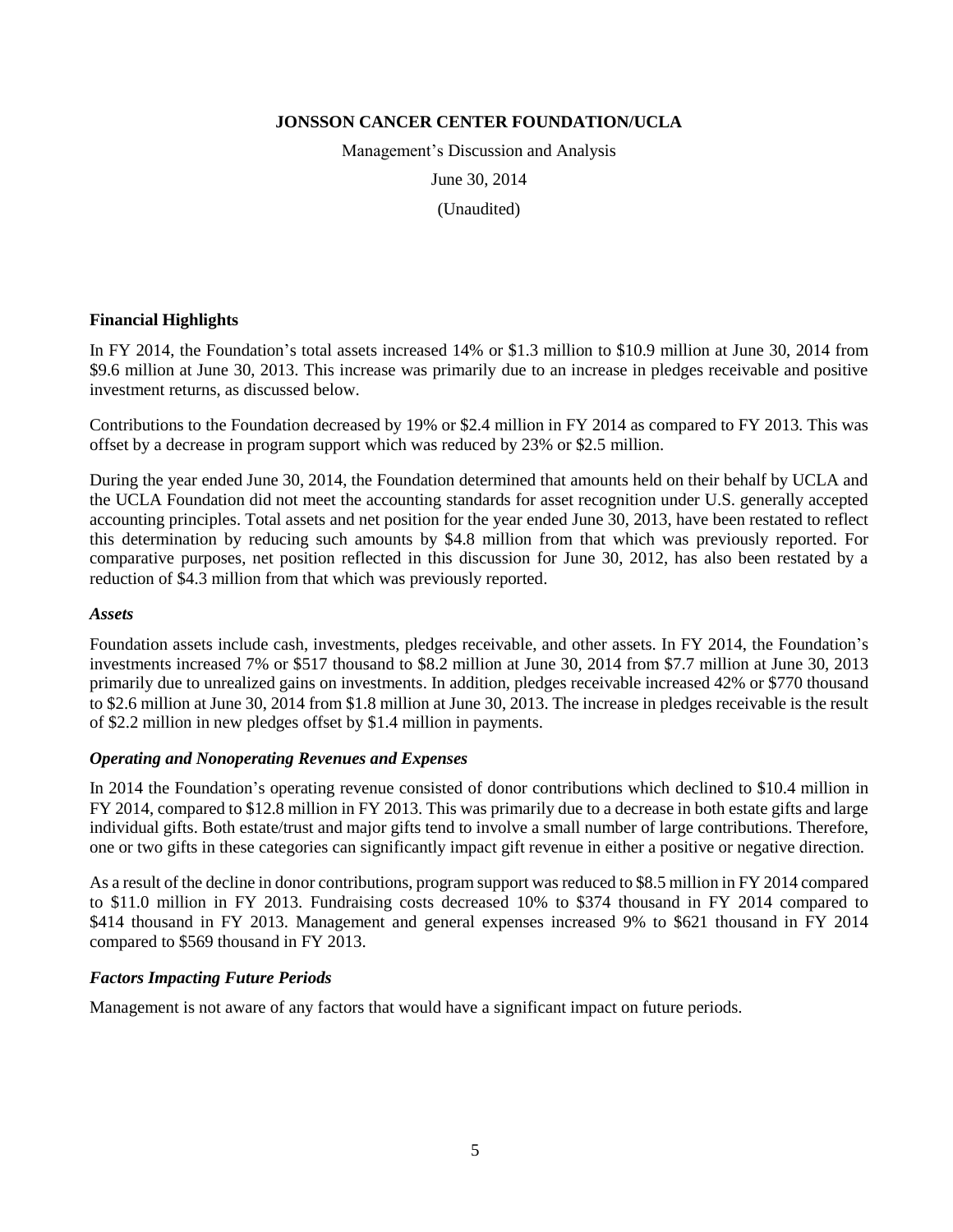# Statement of Net Position

June 30, 2014

# **Assets**

| Current assets:                |                     |            |
|--------------------------------|---------------------|------------|
| Cash                           | \$                  | 135,062    |
| Short-term investments         |                     | 5,688,808  |
| Accounts and other receivables |                     | 59,830     |
| Accrued investment income      |                     | 27,385     |
| Pledges receivable, net        |                     | 1,118,256  |
| Total current assets           |                     | 7,029,341  |
| Non-current assets:            |                     |            |
| Long-term investments          |                     | 2,388,047  |
| Pledges receivable, net        |                     | 1,479,743  |
| Total non-current assets       |                     | 3,867,790  |
| Total assets                   |                     | 10,897,131 |
|                                | <b>Liabilities</b>  |            |
| <b>Current liabilities:</b>    |                     |            |
| Accounts and grants payable    |                     | 46,861     |
| <b>Total liabilities</b>       |                     | 46,861     |
|                                | <b>Net position</b> |            |
| Restricted expendable gifts    |                     | 2,681,507  |
| Unrestricted                   |                     | 8,168,763  |
| Total net position             | \$                  | 10,850,270 |
|                                |                     |            |

See accompanying notes to financial statements.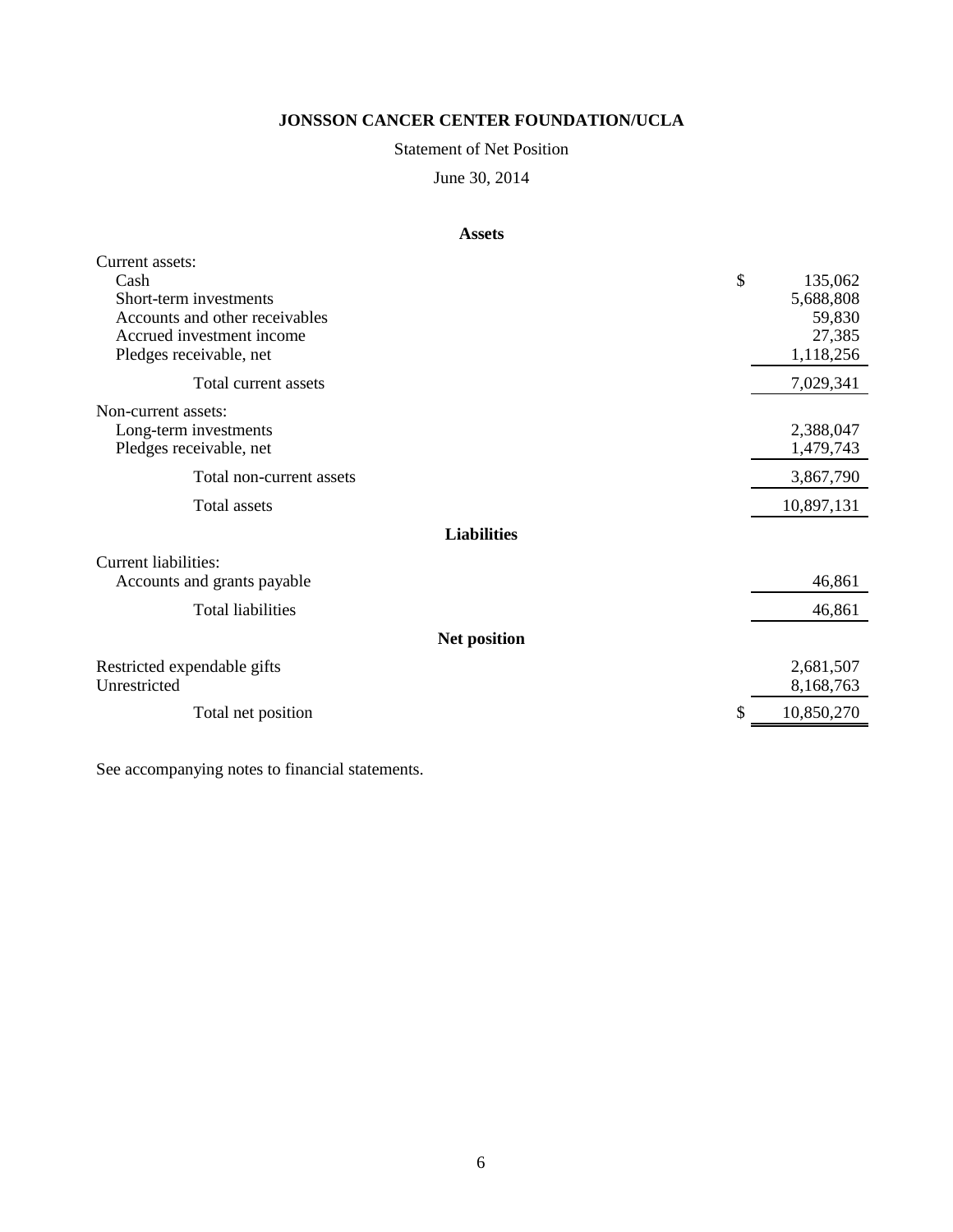# Statement of Revenues, Expenses and Changes in Net Position

Year ended June 30, 2014

| Operating revenues:<br>Contributions                                                  | \$<br>10,380,271                |
|---------------------------------------------------------------------------------------|---------------------------------|
| Total operating revenues                                                              | 10,380,271                      |
| Operating expenses:<br>Program support<br>Fundraising<br>Management and general       | 8,493,717<br>373,526<br>620,803 |
| Total operating expenses                                                              | 9,488,046                       |
| Operating income                                                                      | 892,225                         |
| Non-operating revenues:<br>Investment income<br>Increase in fair value of investments | 219,853<br>173,034              |
| Total non-operating revenues                                                          | 392,887                         |
| Increase in net position                                                              | 1,285,112                       |
| Net position:<br>Beginning of year, as restated (note 3)                              | 9,565,158                       |
| End of year                                                                           | \$<br>10,850,270                |
|                                                                                       |                                 |

See accompanying notes to financial statements.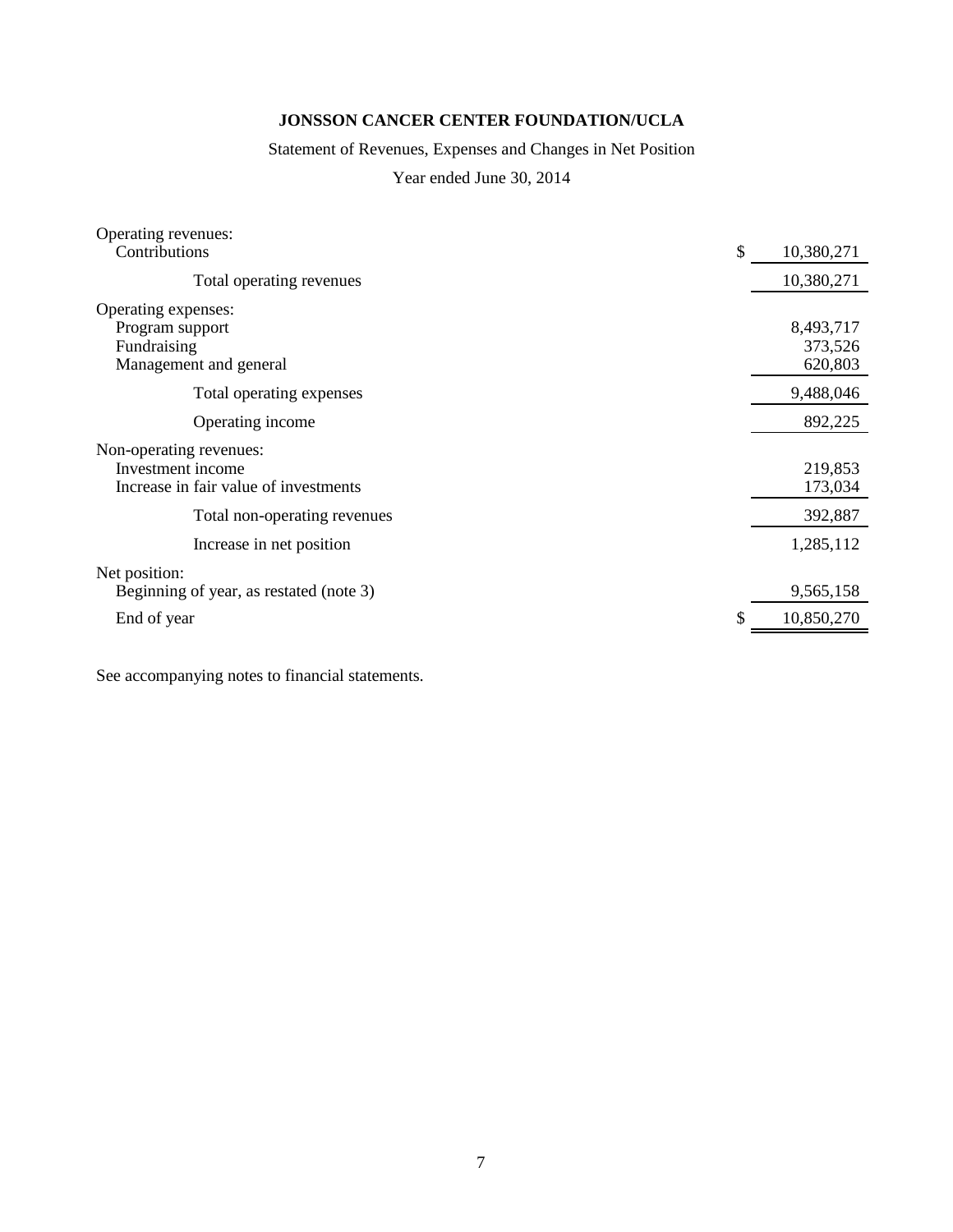### Statement of Cash Flows

Year ended June 30, 2014

| Cash flows from operating activities:                                               |                  |
|-------------------------------------------------------------------------------------|------------------|
| Contributions                                                                       | \$<br>8,645,206  |
| Program support                                                                     | (8,479,917)      |
| Fundraising, general and administrative expenses                                    | (979, 902)       |
| Net cash used by operating activities                                               | (814, 613)       |
| Cash flows from investing activities:                                               |                  |
| Proceeds from sale of investments                                                   | 935,229          |
| Purchase of investments                                                             | (266,060)        |
| Interest and dividends on investments                                               | 220,083          |
| Net cash provided by investing activities                                           | 889,252          |
| Net increase in cash                                                                | 74,639           |
| Cash:                                                                               |                  |
| Beginning of year                                                                   | 60,423           |
| End of year                                                                         | \$<br>135,062    |
| Reconciliation of operating income to net cash used by operating activities:        |                  |
| Operating income                                                                    | \$<br>892,225    |
| Adjustments to reconcile operating income to net cash used by operating activities: |                  |
| Non-cash gifts                                                                      | (938, 499)       |
| Changes in assets and liabilities:                                                  |                  |
| Accounts and other receivables                                                      | (11, 193)        |
| Pledges receivable, net                                                             | (770, 211)       |
| Accounts and grants payable                                                         | 13,065           |
| Net cash used in operating activities                                               | \$<br>(814, 613) |
| Supplemental non-cash activities information:                                       |                  |
| Gifts of securities                                                                 | 938,499          |
|                                                                                     |                  |

See accompanying notes to financial statements.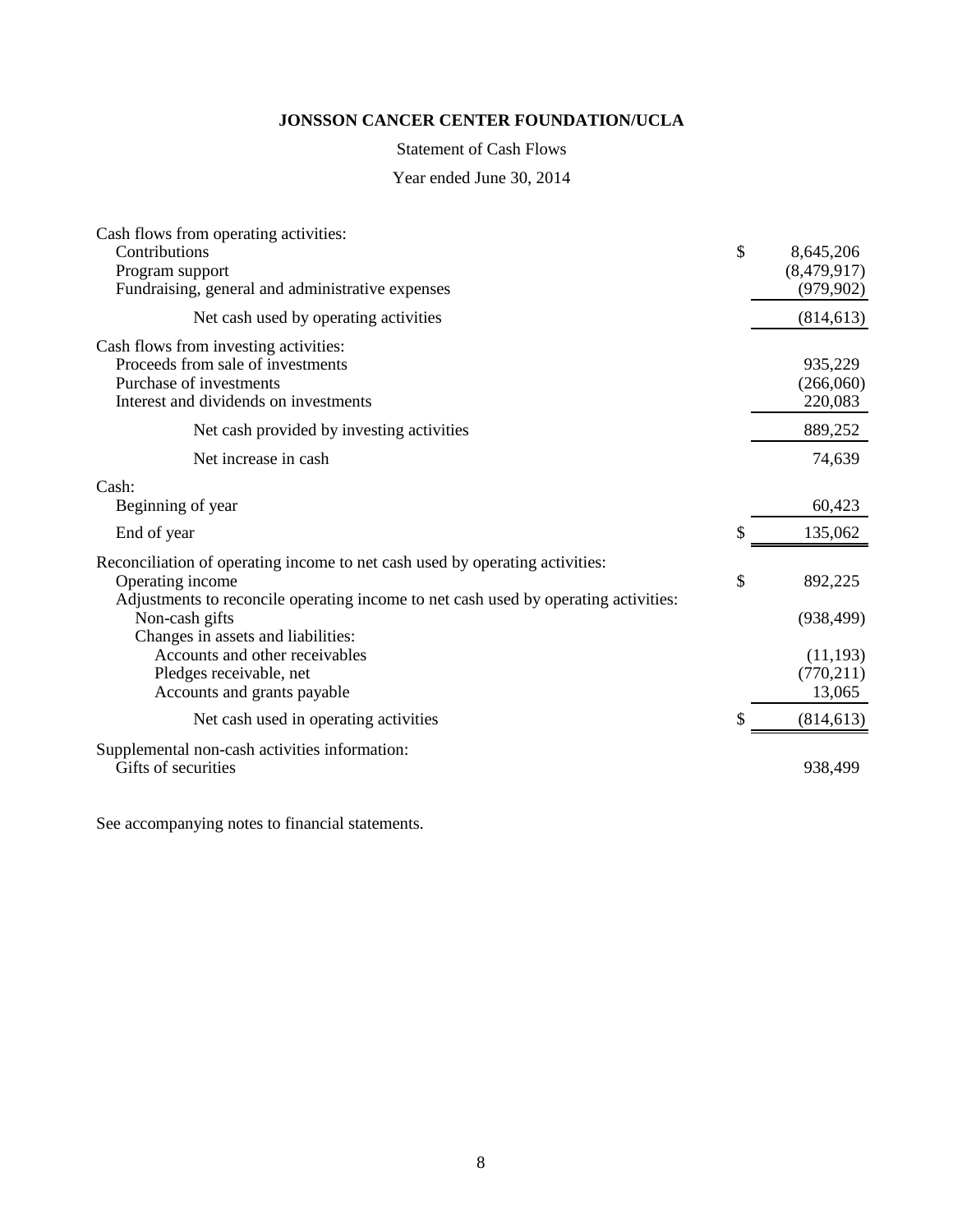Notes to the Financial Statements

June 30, 2014

#### **(1) Organization**

The Jonsson Cancer Center Foundation/UCLA, formerly the California Institute for Cancer Research, was established in 1956. The Jonsson Cancer Center Foundation/UCLA (the Foundation) is a nonprofit organization whose primary purpose is to raise and distribute funds for cancer research at the University of California, Los Angeles (UCLA). The Foundation is a component unit of the University of California.

The Foundation is governed by a Board of Directors and the director of the Jonsson Comprehensive Cancer Center serves as the president of the Foundation. In the event of the dissolution of the Jonsson Cancer Center Foundation/UCLA, any and all assets held in its name shall be distributed to UCLA for use in the investigation of the causes, treatment and cure of the diseases known as cancer, under the direction of the Dean of the School of Medicine. Accordingly, the Foundation is considered a governmental not-for-profit organization, subject to reporting under the Governmental Accounting Standards Board (GASB).

UCLA provides the facilities and the staff for the operation and administration of the Foundation's activities. The Foundation transfers gift funds to UCLA or The UCLA Foundation, which assumes responsibility for actual disbursement in accordance with the donor's wishes. The Foundation has two independently operated chapters located throughout the greater Los Angeles area that assist in the fundraising effort.

#### **(2) Summary of Significant Accounting Policies**

A summary of the significant accounting policies applied in the preparation of these financial statements is presented below:

#### *(a) Basis of Accounting*

The accompanying financial statements have been prepared in accordance with U.S. generally accepted accounting principles. The statements are prepared using the economic resources measurement focus and the accrual basis of accounting.

#### *(b) Cash*

The Foundation manages its cash through major banking institutions. At June 30, 2014, the carrying amount of the Foundation's general ledger cash held in nationally recognized banking institutions was approximately \$135 thousand. At June 30, 2014, the Foundation had cash in bank in excess of Federal Deposit Insurance Corporation (FDIC) insurance limits of approximately \$1.5 million due to checks distributed but not yet cleared. To mitigate custodial risk, the Foundation conducts business with fiscally sound banks with national recognition.

#### *(c) Investments*

The Foundation participates in the endowed and unendowed investment pools managed by The UCLA Foundation, which are external investment pools and are not SEC registered. The Foundation's investments in these pools are reported at fair value based on the value of each participating unit.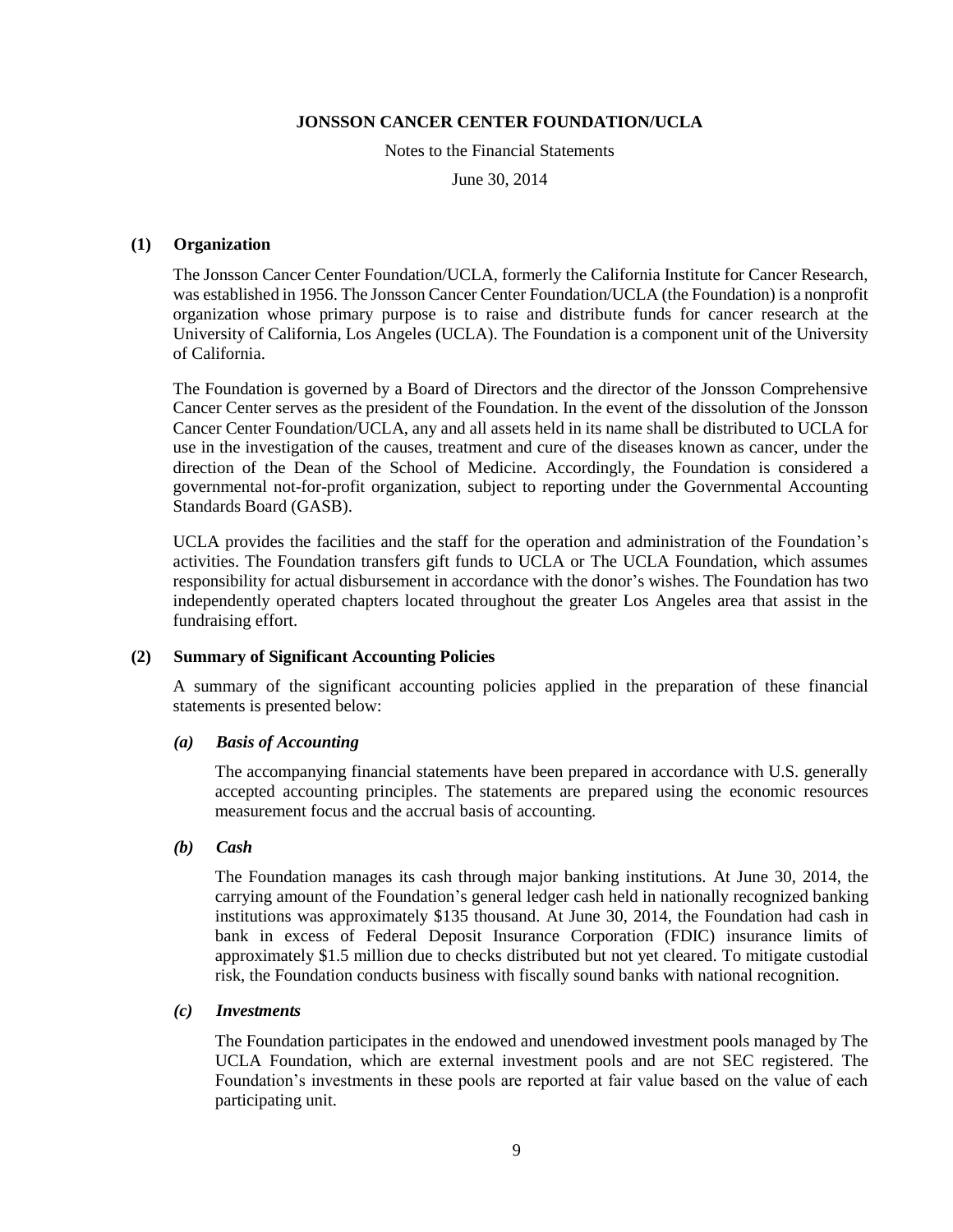Notes to the Financial Statements

June 30, 2014

#### *(d) Pledges Receivable*

Pledges are written unconditional promises to make future payments. The Foundation recognizes a receivable and revenue at the time the pledge is made by the donor if the pledge is verifiable, measurable, probable of collection and meets all applicable eligibility requirements. Pledges extending beyond one year are discounted to recognize the present value of the future cash flows. In subsequent years, this discount is accreted and reported as additional contribution revenue in accordance with donor imposed restrictions, if any. In addition, pledges are reported net of an allowance, which is a general reserve based on the Foundation's 3-year rolling average loss experience.

Conditional pledges, which depend on the occurrence of a specified future or uncertain event such as matching gifts from other donors or time restrictions on expenditure, plus all pledges for endowment purposes, are recognized when the conditions are substantially met.

*(e) Net Position*

When possible, the Foundation uses restricted resources when an expense is incurred for which both restricted and unrestricted resources are available. Net position comprises the following:

**Restricted expendable gifts** *–* are donations to the Foundation that are restricted by the donor for a specific purpose or pledges receivable net of discount and allowance.

**Unrestricted** *–* is the net position of the Foundation that is not subject to donor-imposed restrictions*.*

# *(f) Classification of Revenues and Expenses*

Operating revenues include contributions from various donors and guild chapters. Operating expenses include program support, fundraising, and management and general. Program support is disbursed to UCLA or The UCLA Foundation in support of activities consistent with the donor's wishes or, in the case of unrestricted funds, in support of UCLA programs selected by Foundation management in consultation with the Jonsson Comprehensive Cancer Center academic leadership. Non-operating revenues and expenses include interest and investment distributions, net realized gains (losses) on the sale of investments, and change in unrealized appreciation/(depreciation) in the fair value of investments held at the end of the period.

#### *(g) Use of Estimates*

The preparation of financial statements in accordance with U.S. generally accepted accounting principles requires management to make estimates and assumptions that affect the reported amounts of assets and liabilities, the disclosure of contingent assets and liabilities at the date of the financial statements, and the reported amounts of revenues and expenses during the reporting period. Actual results could differ from those estimates.

#### *(h) Income Taxes*

The Foundation is exempt from taxation under Section  $501(c)(3)$  of the Internal Revenue Code and Section 23701d of the California Revenue and Taxation Code and is generally not subject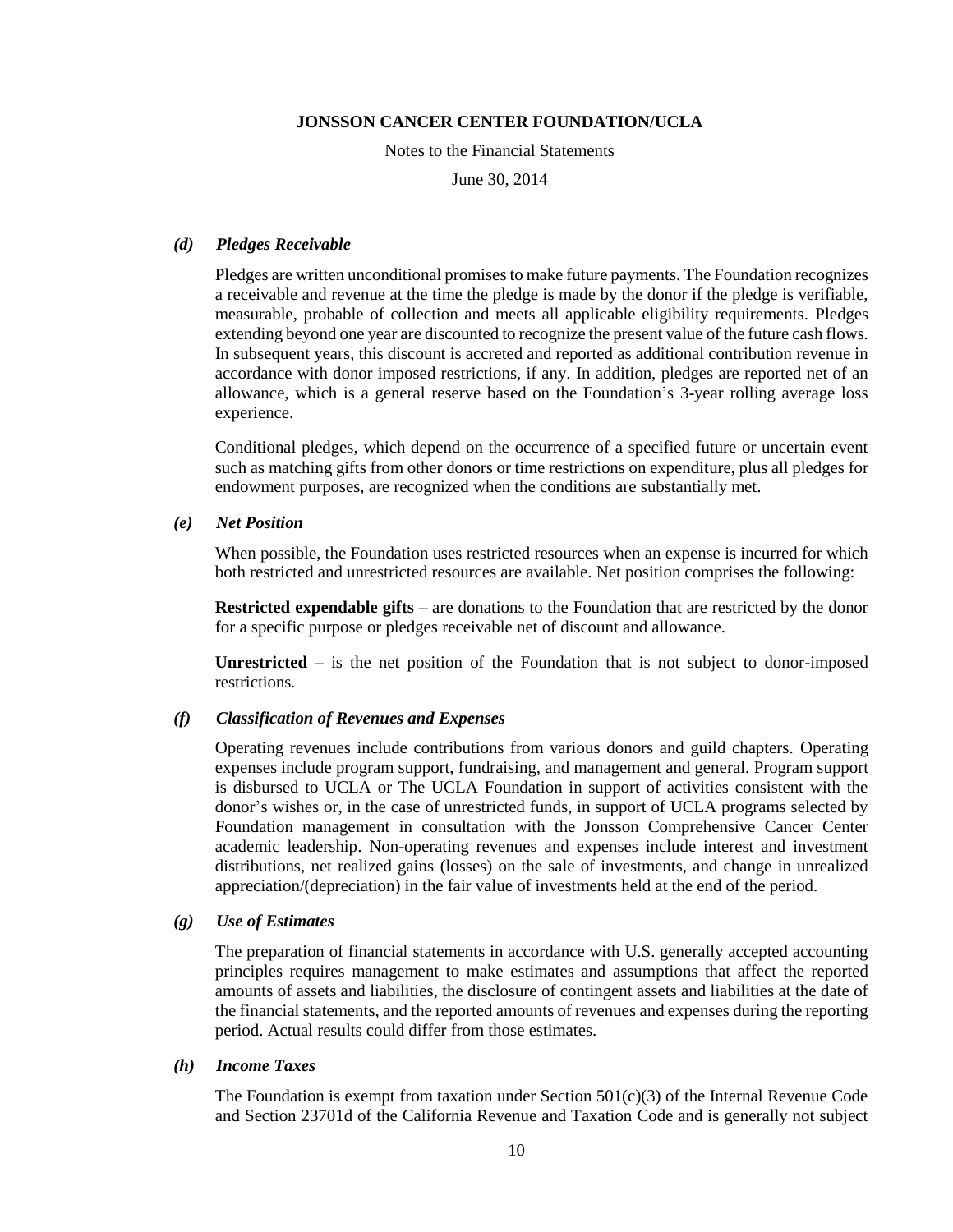Notes to the Financial Statements

June 30, 2014

to federal or state income taxes. However, the Foundation is subject to income taxes on any net income that is derived from a trade or business, regularly carried on, and not in furtherance of the purpose for which it is granted exemption, also known as unrelated business income. The Foundation did not engage in unrelated business activities and therefore did not record an income tax provision.

#### **(3) Restatement**

During the year ended June 30, 2014, management of the Foundation determined that certain assets should not have been reported on its financial statements. Specifically, the Foundation's beneficial interests held in trust by third parties, totaling approximately \$408 thousand, do not meet the asset recognition standards under U.S. generally accepted accounting principles. Further, investments totaling approximately \$4.4 million are not owned by the Foundation and should not have been recorded on its financial statements. Accordingly, beginning net position of the Foundation as of June 30, 2013 has been restated as follows:

| Beginning net position,               |   |             |
|---------------------------------------|---|-------------|
| as previously reported                | S | 14,323,517  |
| Beneficial Interests Held in Trust by |   |             |
| third-parties                         |   | (407,679)   |
| Assets not owned by the Foundation    |   | (4,350,680) |
| Beginning net position,               |   |             |
| as restated                           | S | 9,565,158   |

In addition, the change in net assets on the Statement of Revenues, Expenses and Changes in Net Position for the year ended June 30, 2013 would have been reduced by \$460 thousand.

#### **(4) Investments**

The Foundation's investment policy requires that all funds be invested with the University of California through The UCLA Foundation or the UC Regents. For the year ended June 30, 2014, all Foundation investments were held by The UCLA Foundation. The UCLA Foundation invests in equity securities, private equity funds, multistrategy funds, as well as credit, real asset, and real estate investment funds. The UCLA Foundation investment guidelines permit alternative investments primarily in partnerships where The UCLA Foundation is a limited partner relying upon the expertise of experienced general partners. All limited partnerships in which The UCLA Foundation invests are subject to annual audits. The investment guidelines also permit direct investments in equity or other instruments.

As of June 30, 2014, the Foundation reported an investment of \$5.7 million in The UCLA Foundation's unendowed investment pool and an investment of \$2.4 million in The UCLA Foundation's endowed investment pool. Neither the unendowed or endowed investment pool at The UCLA Foundation are rated. The unendowed and endowed investment pools at The UCLA Foundation have an effective duration of 2.21 years and 5.10 years, respectively.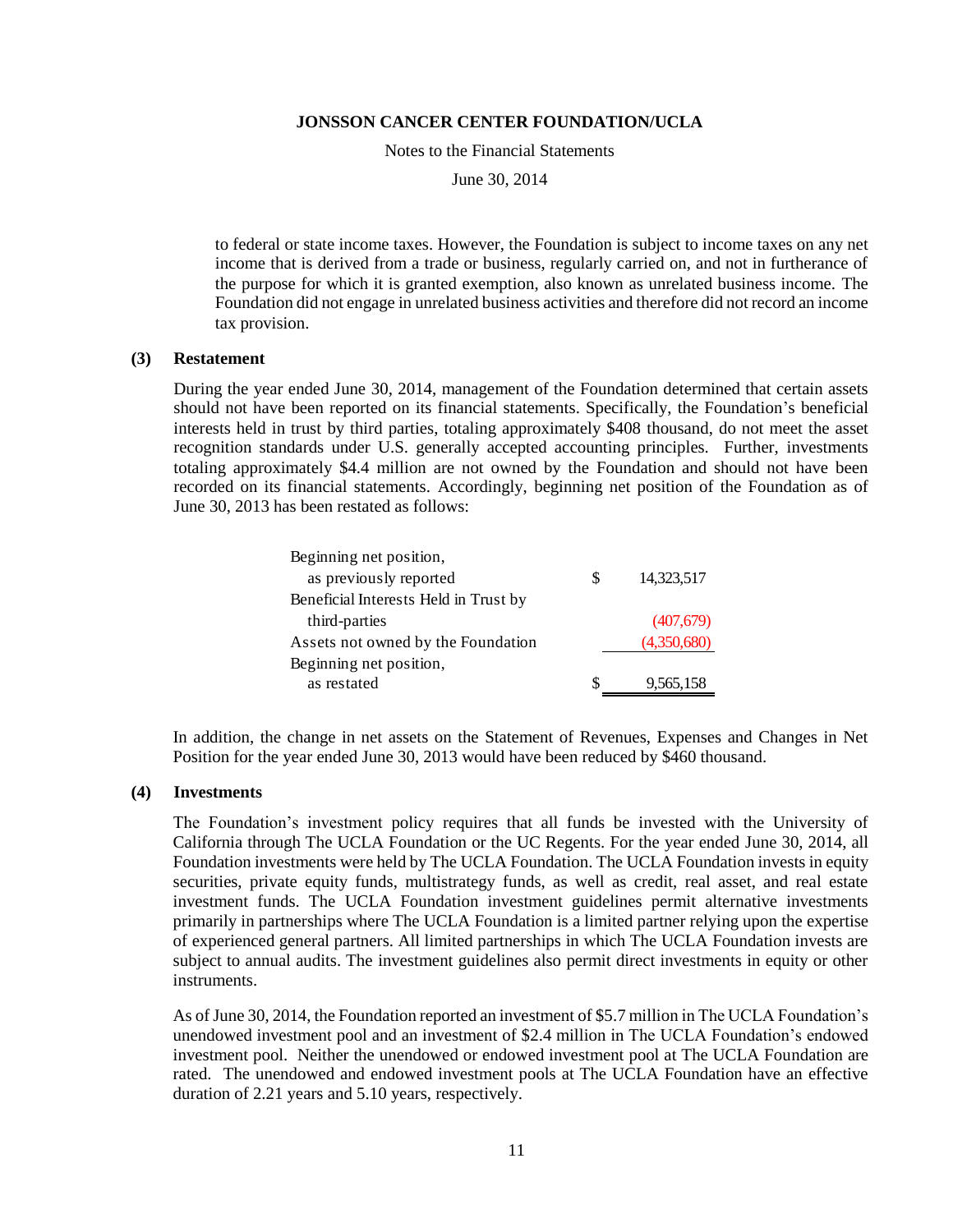#### Notes to the Financial Statements

June 30, 2014

### **(5) Pledges Receivable**

Pledges receivable consist of the following at June 30, 2014:

| Gross pledges receivable                                              | \$            | 2,651,627              |
|-----------------------------------------------------------------------|---------------|------------------------|
| Less:                                                                 |               |                        |
| Allowance for uncollectible pledges                                   |               | (19, 448)              |
| Discount for future payments                                          |               | (34,180)               |
| Pledges receivable, net                                               | <sup>\$</sup> | 2,597,999              |
| Current pledges receivable, net<br>Noncurrent pledges receivable, net | S             | 1,118,256<br>1,479,743 |
|                                                                       | S             | 2.597.999              |

Management evaluates the collectability of its receivables and records an allowance for estimated uncollectible amounts. The Foundation recorded a loss provision expense of \$4 thousand in FY14 which has been recorded as a reduction in contributions. Pledges due beyond one year have been discounted using rates ranging from 2.40% to 1.45%. Eighty-four percent of the pledges receivable, net of discount, are from five donors at June 30, 2014.

#### **(6) Program Support**

Grants made in support of Foundation programs are as follows:

| Donor directed grants                      | \$<br>6,898,717 |
|--------------------------------------------|-----------------|
| Seed grants                                | 250,000         |
| JCCC programmatic support:                 |                 |
| Clinical/translational research            | 250,000         |
| Director's discovery                       | 50,000          |
| Impact grants                              | 750,000         |
| Information/outreach                       | 35,000          |
| Next generation technology                 | 125,000         |
| Program areas                              | 35,000          |
| Strategic investment in innovative faculty | 100,000         |
| Total                                      | \$<br>8,493,717 |